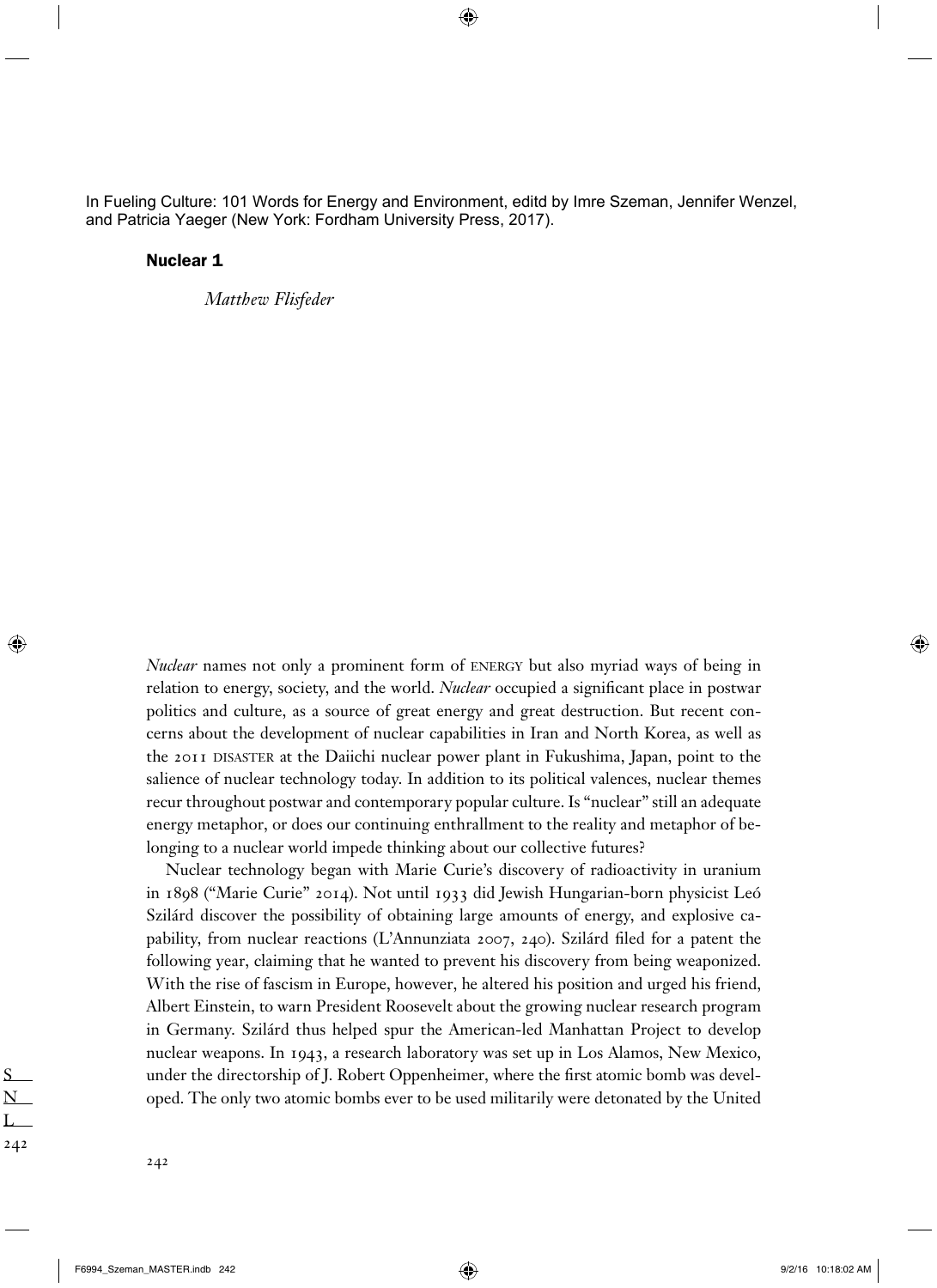## *Nuclear 1* 243

States at the end of World War II, over Hiroshima on August 6, 1945, and Nagasaki on August 9, 1945. The first nuclear power plant went online in the small town of Obninsk, near Moscow, in June 1954, six months after President Eisenhower gave his "Atoms for Peace" speech at the United Nations, advocating the development of peaceful uses of nuclear technology (Eisenhower 1953) and precipitating amendments to the US Atomic Energy Act to allow for commercial development of nuclear power plants ("Atomic Energy Act" 2013).

 $\bigoplus$ 

This tension between energy and weaponry is inherent to the history of nuclear technology. In nuclear fission, the nucleus of a particle splits into smaller parts, producing free neutrons or photons and releasing large amounts of energy. In bombs, the fissile material must be capable of sustaining nuclear chain reactions. In nuclear reactors, however, the rate of the chain reaction is controlled by rods of material that absorb the neutrons and slow the fission. Commercial reactors contain only a small percentage of fissile material, bombs approximately 90 percent (Marder 2011).

Anxieties about the nuclear arms race and the commercial development of nuclear energy recur throughout global popular culture of the postwar period. In Ishirô Honda's 1954 fi lm, *Godzilla* ("Gojira"), a gigantic monster/dinosaur comes to life as the result of FALLOUT from US atomic weapons–testing in the Pacific. Stanley Kubrick's *Dr. Strangelove or: How I Learned to Stop Worrying and Love the Bomb* (1964) depicts American nuclear anxiety after the 1962 Cuban Missile Crisis. The film's sardonic juxtaposition of the "cowboy" riding the nuclear missile with the iconic IMAGE of the mushroom cloud depicts contradictory nuclear impulses—a fear of destruction linked directly to the imperialist, "frontierminded," machismo that might well bring destruction about.

A parallel development to the commercialization of nuclear technology in the postwar period was the emergence of the term "nuclear family," what Gilles Deleuze and Felix Guattari (1983) mockingly dub the "mommy-daddy-me" relationship. The conjugal family of early bourgeois culture spread to the middle strata of the working population in capitalist countries, as the "class compromise" of the postwar period made possible a comfortable, consumerist lifestyle, best encapsulated in the common imagery of the suburban middle-class family. We might consider whether the rise of the nuclear family in the postwar period was one way of managing anxieties about nuclear technologies, quite literally domesticating them.

The popular animated series *The Simpsons* (1989–present) offers a sharp commentary on postwar American society by satirizing both the nuclear family and the nuclear power plant. One episode, "Two Cars in Every Garage and Three Eyes on Every Fish," juxtaposes the suburban ideal with rising concern about the hazards of nuclear waste; no matter how loveable the bumbling patriarch Homer Simpson might be, he is a terrifyingly ineffectual nuclear safety inspector. Concerns over the safety of nuclear power are also evident in the eerily prescient film *The China Syndrome* (1979), which tells the story of a news anchor ( Jane Fonda) and her camera operator (Michael Douglas) who witness and secretly film the technicians at a power plant responding to a nuclear meltdown. The film was released on March 16, 1979, twelve days before a malfunction in a secondary cooling pump

⊕

⊕